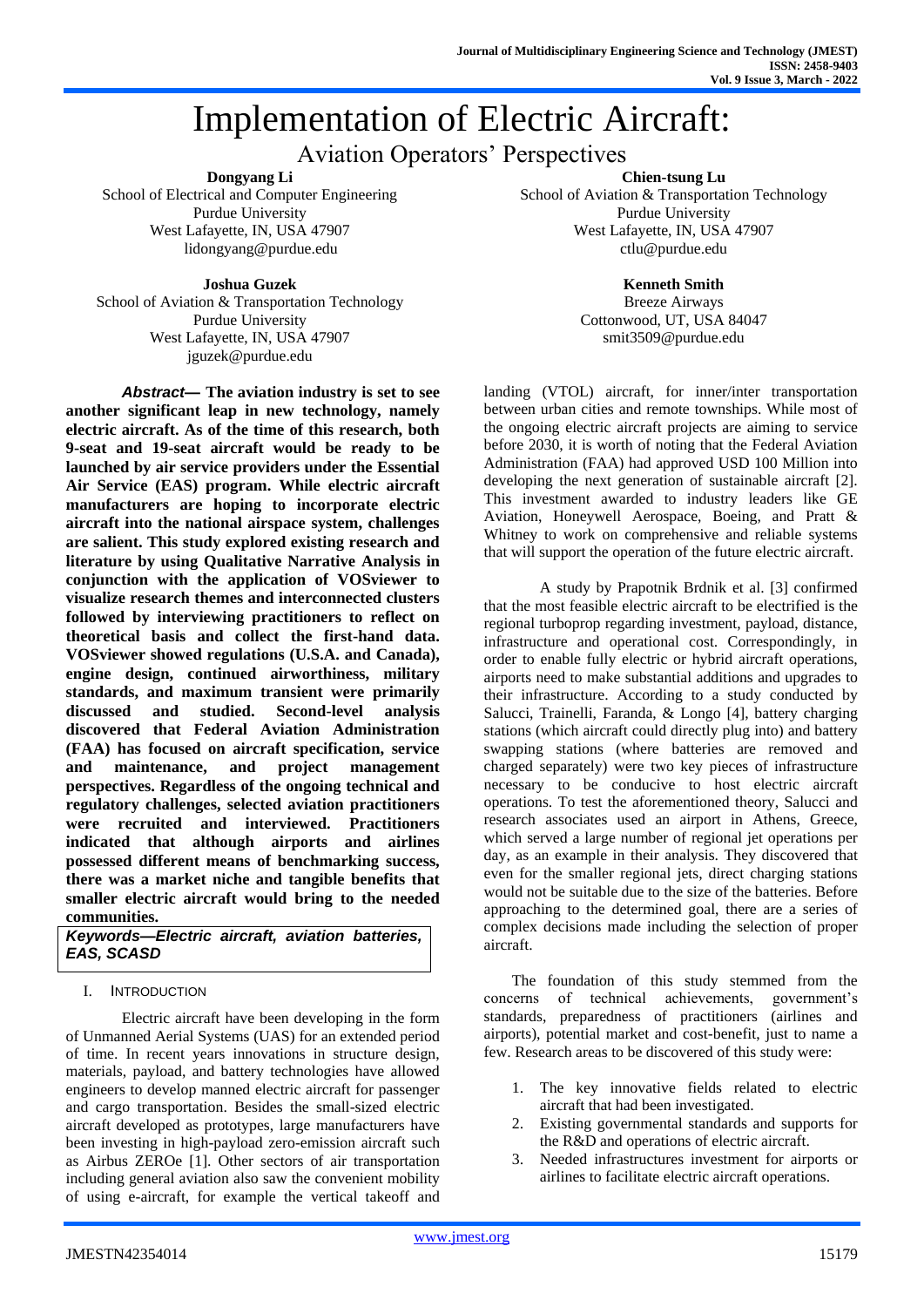4. Governmental subsidies for air service providers and airports for the usage of electric aircraft.

# II. LITERATURE REVIEWES

# *A. The basics of Essential Air Service (EAS)*

In response to the Airline Deregulation Act (ADA), Congress added section 419 to the Federal Aviation Act where the Essential Air Service (EAS) program was put into place to guarantee that small cities maintain a "minimum level" of scheduled air service [5]. Through this program, the DoT determines the minimum service level required at eligible EAS communities including the ability of connection to the national network, a minimum number of weekly round trips and available seats, aircraft characteristics, and the number of stops that are permitted to the designated hub.

This legislation requires all candidate communities to see at least 10 enplanements per day excluding Alaska, Hawaii, or communities that sit 175 miles or more from the nearest medium or large hub airport or otherwise waived by the Secretary of Transportation. In order to decide which cities to serve, the DoT has five factors to consider:

(1) the demonstrated reliability of the applicant in providing scheduled air service; (2) the contractual and marking arrangements the applicant has made with a large carrier to ensure service beyond the hub airport; (3) the interline agreements that the applicant has made with larger carriers to allow passengers and cargo of the applicant at the hub airport to be transported by the larger carrier(s) through one reservation, ticket, and baggage check in; (4) the preferences of the actual and potential users of air transportation at the eligible place, giving substantial weight to the views of the elected officials representing the users of the service; and (5) whether the air carrier has included a plan in its proposal to market its service to the community. [5]

In communities where EAS is utilized, the benefits the program brings to an area can boost significant economic growth [6]. As a business entity, profit is the lifeblood to remain perpetually sustainable. While some airports are served by turbo-propped 9-seat Cessna 402 or Tecnam P2012, some currently served with 50-seat aircraft such as Bombardier CRJ-200 under EAS program. For instance, Billings, Montana, can be considered a hub in relation to Lewiston, Montana. Conditions taken into consideration including flight frequency and location of service based upon the history of service and geographic location [7].

Kanafani and Abbas [8], who looked at three California cities (Bakersfield, Redding, and Monterey) and how they were affected by the Airline Deregulation Act (ADA). Cities lacking air services would encounter slow economic growth compared to those with air service. For instance, City of Monterey's geographical isolation that prohibited commercial aviation service encountered slow or no economic growth. An article written by Blonigen and Cristea [9] had discovered that a region's additional income has been correlated to the increased amount of air service.

In their study, they revealed that the "quasi-natural policy experiment" of the ADA, in most cases, worked. Their findings suggested that externally stimulating demand increased regional growth rate when passenger traffic increased by 50% would lead to a 1.55% (conservatively) increase in population size. By linear regression analysis, over a 20-year period, ADA could stimulate hundreds of millions of dollars into the local economy.

### *B. Small Community Air Service Development Grant (SCASD)*

In a study by Wittman [10], who explored the other large type of grant besides EAS, namely Small Community Air Service Development (SCASD) grants. Unlike the EAS program, SCASD grants provide funding to airports to complete specific incentive packages to either attract new air service or promote existing services. With the average amount of SCASD grants given per year totaling between 6 million and 20 million USD, it is relatively small compared to EAS. Wittman proposed viewpoints for SCASD grants to become more successful. The first point was to attract new air services. If the airport was able to attract and maintain air service in the first 28 months after grant was awarded. it showed a higher likelihood of staying long term. Wittman's provided an example to explain that between 2006 and 2011, 89 total grants given to attract new services and 25.9% of these grants were overall successful within 28-month timeframe. The second point, related to marketing existing services, was that if the airport could improve its level of service by greater than 10% in 28 months, it was more likely to succeed with 73.1% of the 26 grants succeeding.

# *C. Electrical AircraftPolicies and Certification*

Federal Aviation Administration (FAA) type certification processes mandate safety and reliability measurement for future electric or hybrid-electric aircraft. As of a recent FAA ruling regarding magniX electric engines, electric propulsion systems as an aircraft design feature were still considered to be novel and unusual, which required a more stringent certification process [11]. When the original 14 CFR Part 33, which covers airworthiness standards for aircraft engines, was developed, the FAA only considered internal combustion systems and the potential hazards that they specifically may present. Obviously, since electric engines behave quite differently and possess unique sets of potential flaws related to mechanical, thermal, chemical, and high-voltage operating conditions, 14 CFR Part 33 or even Part 21.47 may contain inadequate certification standards against innovative engines and associated propellers. Therefore, the development of special conditions has been required by the engine developing community.

The FAA's response to electric engines was shown in the Notice of Proposed Rulemaking (NPRM) in 2020 [11] that proposed to collect public voice to help certify new aircraft with innovative or unusual propulsion engine systems. Comments were submitted by interested organizations and individuals, suggesting that this particular certification process should be more smooth as new electric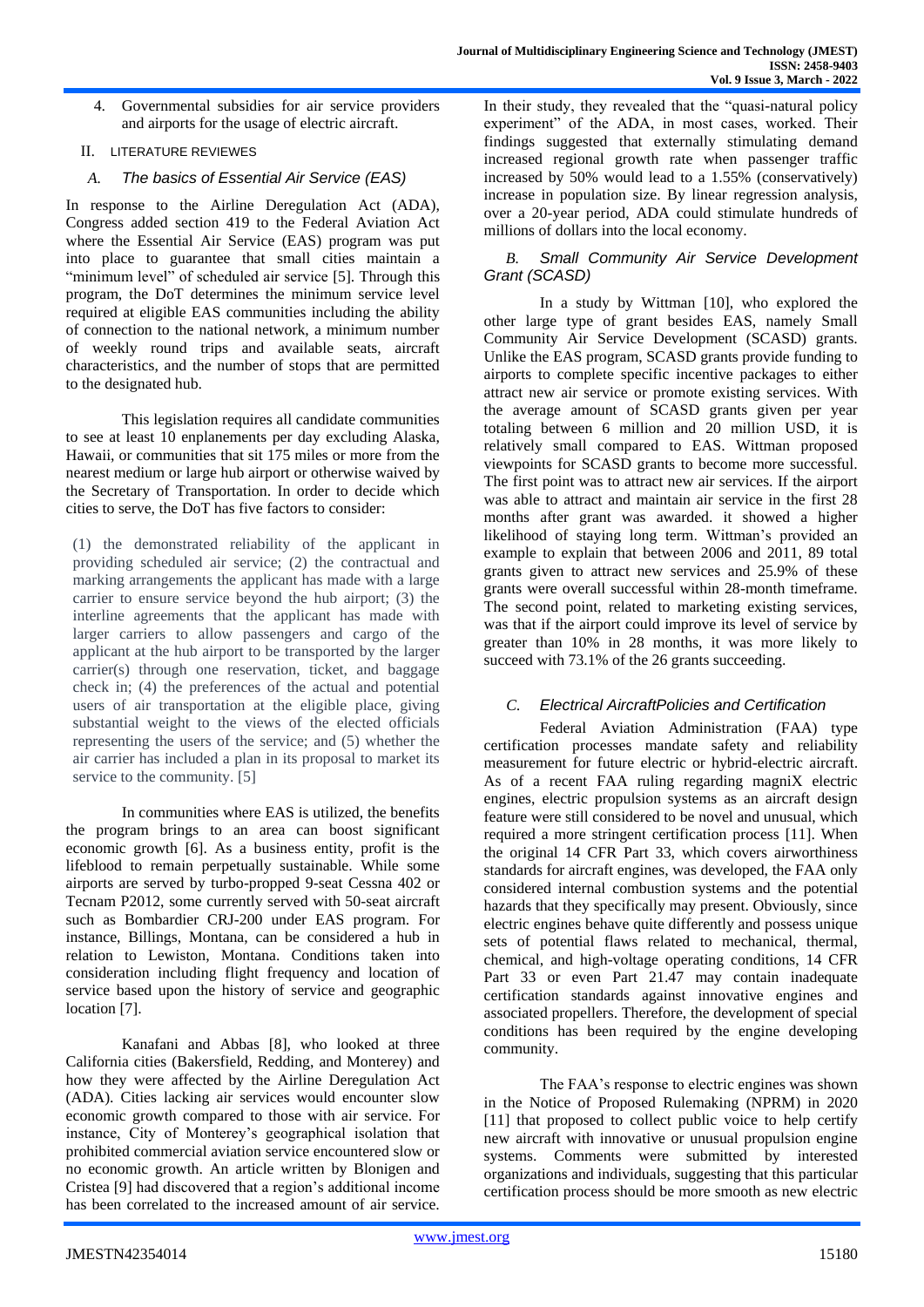propulsion technology emerged. On September 27, 2021, the FAA released the "*Special Conditions: magniX USA, Inc., magni350 and magni650 Model Engines; Electric Engine Airworthiness Standards*" via Federal Register to certify magni350 and magni650 electric engines [12] Federal guidelines have been set to streamline and speed up the process for electric propulsion aircraft to become feasible and commonplace.

#### *D. Infrastructural considerations*

*Electric propulsion systems*. Electric propulsion systems for aircraft have been seriously investigated to fulfill emissions-reduction goals and green-energy policies such as pure-electric (PE) engines, which use a battery to store energy, and hybrid-electric (HE) engines, which combine battery technology with a more conventional fuel system [13]. The introduction of both aircraft types was expected to impose a substantial effect on a part of airport facilities and call for a renovation or even a new infrastructural installation.

*Recharging facilities*. The most essential need is the facilities for battery recharging, which can be categorized into two basic types: battery plug-in chargers (BPCs) or battery swapping stations (BSSs). Using a BPC is similar to current fuel-refilling systems like automotive counterparts. BPCs seem less complicated in terms of operations than BSSs but have the major shortcoming of taking more time, especially sensitive to size and weight increase. Trainelli et al. used an international airport as the case that incorporated considerable daily turboprop regional operations, discovered that both BPC and BSS systems alone would not be able to sufficiently provide power supply to the smaller regional planes at the speeds required to support the current operational use.

*Cost*. Another challenge is the cost. Battery swapping stations would make it possible to take advantage of relatively reasonable and stable electricity prices by allowing for recharging at any time, regardless of the presence of an aircraft. However, battery procurement and inventory cost would be a financial burden [14].

#### *E. Efficiencies of batteries*

Passenger air transportation has been expected to be gradually restored in the post-pandemic era [15]. However, increasing emission restrictions are being considered in key markets such as European nations. The 2050 target set by the Advisory Council for Aeronautical Research in Europe to reduce emissions in air transport by 90%. Electrification of aircraft propulsion will become more necessary but is currently limited by battery capacity which can provide only a fraction of the energy per kilowatt per hour per kilogram (kWh/kg) [3] Batteries currently have a specific energy of up to 0.25 kWh/kg, while that of kerosene is 4 kWh/kg when used in an internal combustion process. Significant improvements of light-weight highcapacity batteries for large aircraft remain challenging kilogram. Remarkably, Heart Aerospace's development of the ES-19 aircraft, which could seat up to 19 people, had proven that larger electric aircraft were possible [16] yielded two hundred pre-orders.

#### *F. Research Questions*

While electric aircraft possesses green-energy related benefits such as zero  $CO<sub>2</sub>$  emission, what are the research areas or themes that the industry or academia have studied? What were the specific research areas that have been important to make electric aircraft successful? While revenue or cash flow is the major driving force for practitioners to continuously improve their services and to be sustainable, what are perceptions of aviation practitioners regarding using or hosting electric aircraft? The authors defined two research questions as the following:

Research Question 1: What research areas had been studied in relations to electric aircraft?

Research Question 2: What were the major concerns affecting aviation practitioners when considering the usage of electric aircraft?

III. METHODOLOGY

*Case Study*. For stage-1 of the methodology, the authors proceeded Case Study to collect qualitative data from existing body of knowledge. According to Naumes and Naumes [17], case studies could use one unique set of research projects to comprehensively extract useful information for a special research purpose. To answer Research Question 1 based on meta data, the authors applied VOSviewer to generate available themes and interconnected clusters for further analysis. To answer Question 2, the stage-2 of the study applied in-person interviews. Interview questions in the questionnaire are provided in the Appendix, which stemmed from literature reviews and focused on collecting the perception of electric aircraft from aviation practitioners.

*VOSviewer*. The VOSviewer software uses a smart local moving algorithm that identifies nodes and edges efficiently. And this smart locally moving algorithm constructs networks at different levels breaks down the complexity and continues to process the sub-network. This algorithm reiterates itself until a maximum level of optimization has been achieved when processing a large number of iterations on larger-sized networks [18][19]. VOSviewer mechanism enables researchers to download and categorize documents for a quick data visualization and as a foundation for questionnaire to answer Research Question 2. *Web of Science* was used to download publications in the full-record format. These downloaded documents were then converted into .txt format for VOSviewer mapping process. VOSviewer is a program that uses Artificial Intelligence (AI) to review, analyze and extract qualitative themes, highlights or clusters available to researchers for a further interpretation [20] Using artificial intelligence, VOSviewe also enables a researcher to visually discover themes or clusters from a large number of qualitative documentations providing a general landscape of interconnection among significant clusters/themes based on frequencies of appearances [21][22][23].

*Reliability & Validity*. While one of the purposes of this study was to examine consistency, authenticity, and truthfulness of the findings [23][24], the authors identified and finalized themes and interconnected clusters by testing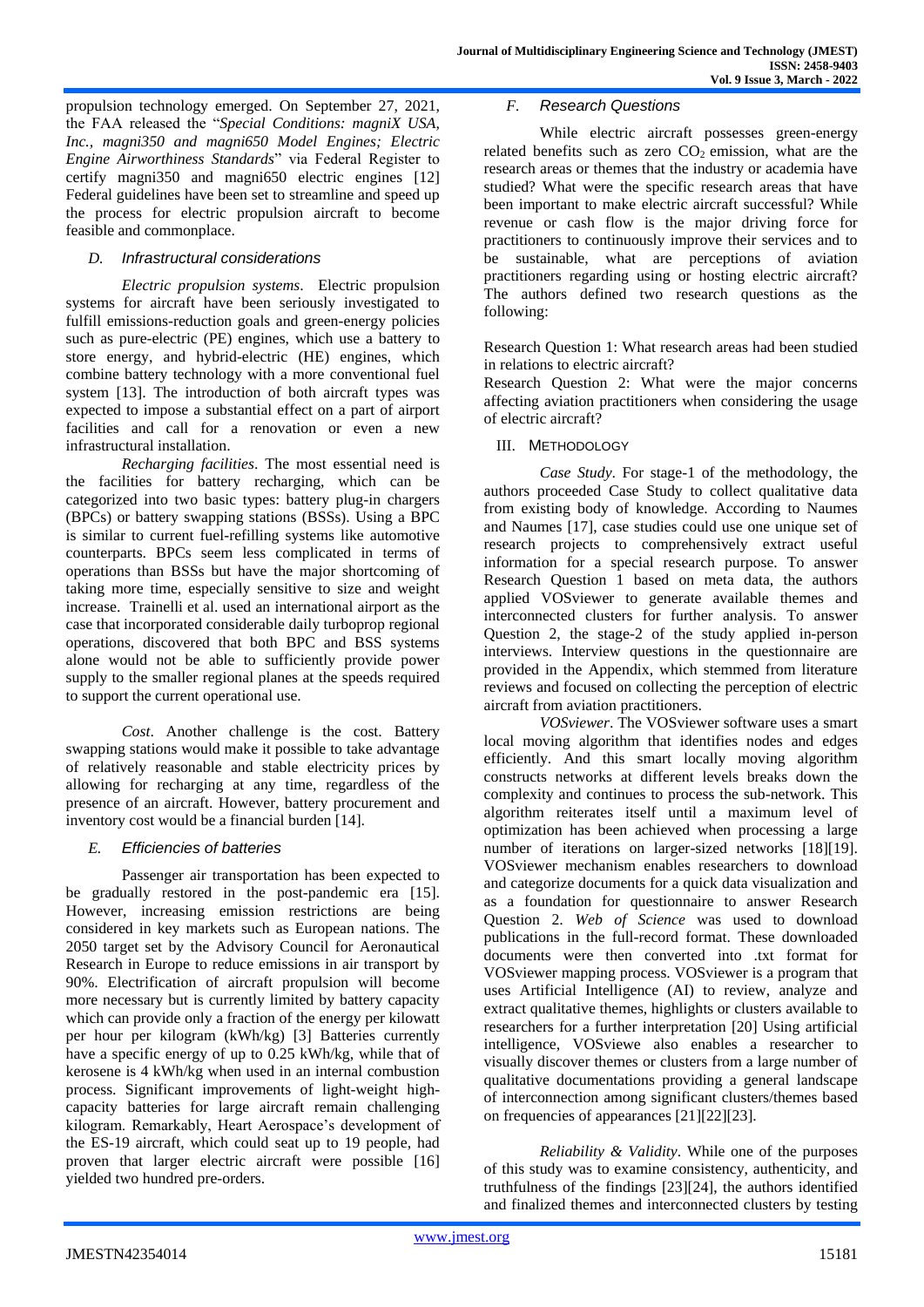VOSviewer 30 times. VOSviewer findings were incorporated in the questionnaire and delivered to practitioners for the validation, namely Delphi Technique [26]. The interview questionnaire of Research Question 2 was designed intentionally to capture a wide range of feedback, using open-ended questions and compared with the literature reviews after the process of data triangulation [27].

#### IV. FINDINGS

#### *A. What research areas had been studied in relations to electric aircraft?*

Running the VOSviewer algorithm on the reference list, this research gathered revealed about 100000 words, and VOSviewer identified about 6000 terms from the data. Running the full counting of the terms generated Figure 1, which showed around 12 clusters such as "*FAA*", *"TCCA", "aircraft", "battery", "case", "airport", "city"* just to name a few, with the biggest cluster being the "*FAA*" a.k.a. Federal Aviation Administration and "*TCCA*" a.k.a. Transport Canada, together, they can be referred to as the regulators. The VOSviewer network visualization based on full counting is comprehensive, involving many sub-clusters that contain important information for the research.





The highlighted connection of "*FAA*" cluster with other sub-clusters in the network visualization is shown in Figure 2. Although the full counting of terms generated a rather big diagram, it can be observed that there were *"case analysis", "aircraft specification", "service and maintenance", "project management"* perspectives connected to the "*FAA*" cluster. Those connections identified by the natural language processing software taking the connections of key concepts across dimensions, expressed in clusters as parallel, could enable policy makers to make more practical analysis and decisions on the emerging technologies.





To further analyze, the "*special conditions*" of the electric aircraft were linked to the "*FAA*" cluster as electric aircraft is new to the FAA approval procedure via "*special condition*" (see Figure 3). This observation reflected on the importance of the specific Federal Register published in June 2021 for electric engines. To analyze further, there were enormous sub-clusters of "*special conditions*" for the electric aircraft development research. The links to the subcluster such as magniX engine design, continued airworthiness, mil-std (military standard), maximum transient, etc. These technical terms provided an informative outlook for the study to discover key areas in the development of electric aircraft.





In figure 4, a more concise natural language processing procedure was done. The result yielded eight (8) color-coded themes, with some sub-clusters of "*battery", "case", "mass/weight", "airports", "technical tables", "city", "Bakersfield",* and *"certification"*. A further analysis on "*battery*", which was one of the keys to develop of electric aircraft, connected to a series of key terms that provided researchers with insights into what needed to look for when developing and testing new battery technologies,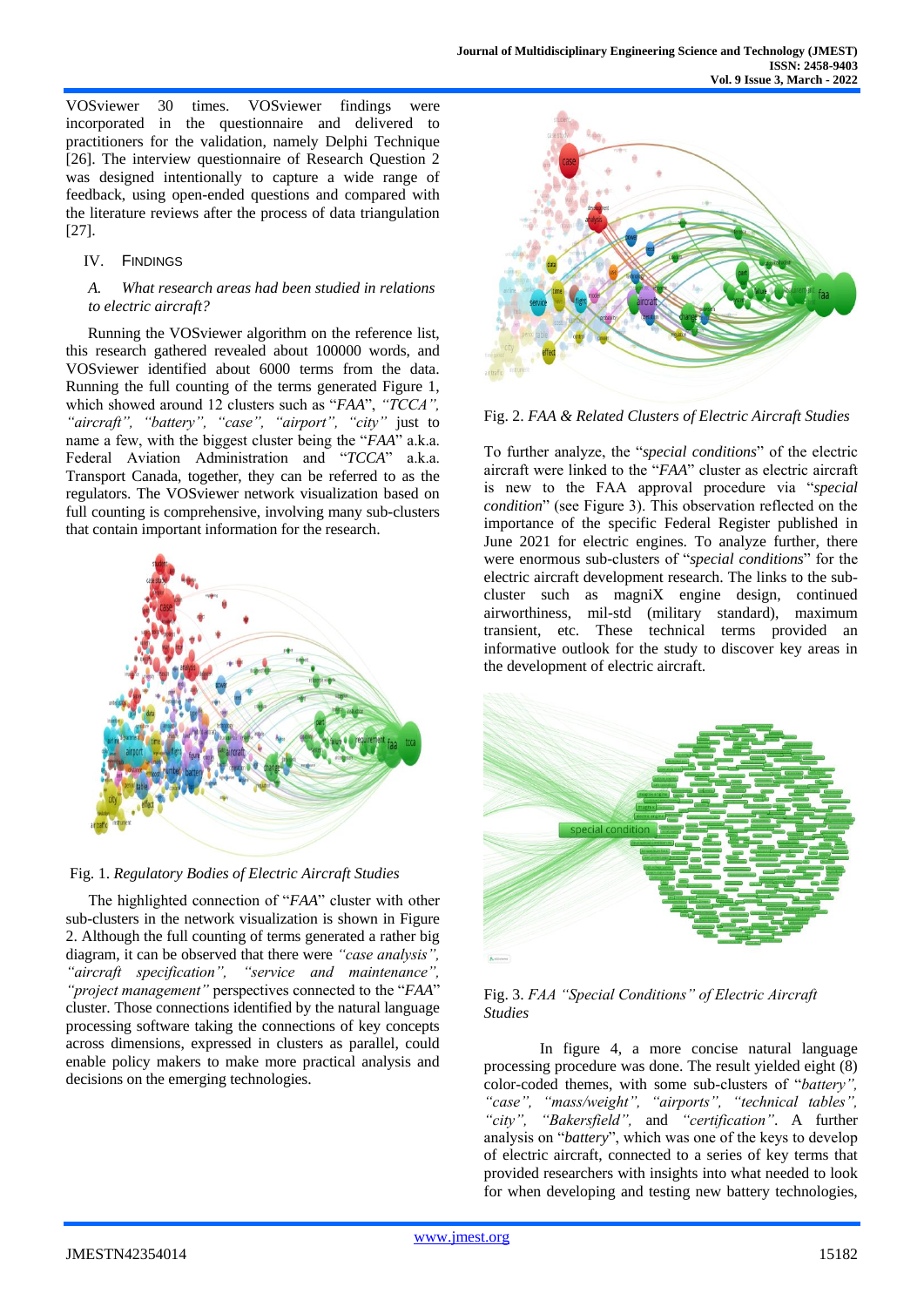such as the *"acquisition cost", "battery charging schedule", "charge time evolution", "procurement cost", "BPC" (battery plug-in chargers), and "battery swapping"*  (see Figure 5). This has been a functional way for the battery researchers to identify key areas for their future development.



Fig. 4. *Clusters of Related Studies of Electric Aircraft Studies*



Fig. 5. *Related Studies of Battery for Electric Aircraft Studies*

Another observation the "*battery"* cluster was connected to was technical concepts (see Figure 6) including current energy-output methodologies of the electric aircraft industry including *"electric aircraft", "hybrid aircraft", "hydrogen", "energy consumption", and "regional aircraft"*. Besides battery studies, another alternative green energy like hydrogen was also studies by scientists to reduce  $CO<sub>2</sub>$  emission. There is no surprise that energy consumption or efficiency played an influential variable of the study.

The next cluster of interest was the policy subthemes, as shown in Figure 7. These themes were under the main connection node of the "*city*", which referred to *"airports", "traffic management", "income"*, and *"Airline Deregulation Act (ADA)"* involving governmental subsidies. There were significant terms related to the benefits of implementing the ADA's Essential Air Service (EAS) program on electric aircraft, including *"correlation", "economic growth", "employment", "urban growth", "robustness",* etc. When considering electric aircraft, "ADA" and "air traffic change" reflecting on the "income" that connected to "city." While "income" stood out, it showed that revenue is critical to cities when considering air services.



Fig. 6. *Related Technologies of Battery*



Fig. 7. *Related Studies of "City" cluster*

The last cluster of interest was the Essential Air Service. Notice that there were robust connections with the other clusters and terms of the "*SCASD Grant*" prevailed. Small Community Air Service Development Program (SCASD) Grant has been a program designed to assist smaller communities with their air transportation needs. The algorithm was able to pick up that co-occurrence in the data, that connected this program with terms such as *"incentive package", "grant application", "X seats regional jet", "small community air service", "grant acceptance", and "grantee*." This finding partially help build up the foundation of the open-ended questionnaire (see Appendix) for interviewing voluntary aviation practitioners.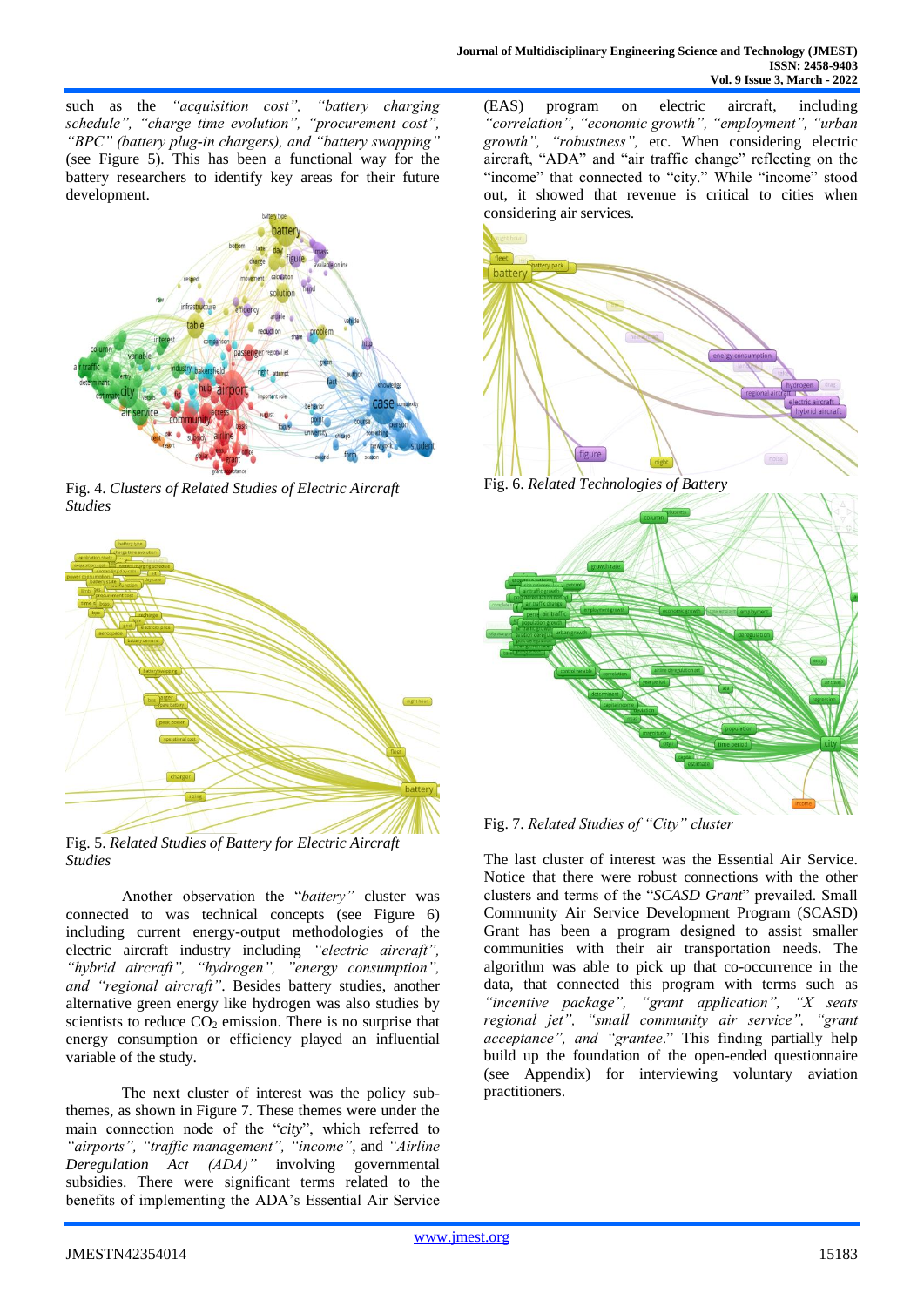

Fig. 8. *"SCASD" Sub-clusters*

*B. What were the major concerns affecting aviation practitioners when considering the usage of electric aircraft?*

The stage-2 of this study aimed to validate the findings from VOSviewer meta-analysis. Voluntary aviation practitioners were purposively selected, and inperson interviews were conducted virtually. One SCASDsubsidized regional air carrier was recruited to shed light on the concerns of the similar air service providers (see Table 1).

TABLE 1. VOLUNTARY INTERVIEWEES - AVIATION **PRACTITIONERS** 

| Interviewee A | Airport Manager, restoring commercial<br>air service |
|---------------|------------------------------------------------------|
| Interviewee B | Airport Manager, EAS contractor                      |
| Interviewee C | Airport Manager, EAS contractor                      |
| Interviewee D | Airport Manager, EAS contractor                      |
| Interviewee E | Airline Executive, EAS contractor                    |
| Interviewee F | Airport Manager, EAS contractor                      |

From an airport perspective, any services are important as long as operational scope and services meet community's needs underpinning development and economic growth. In the same vein, airlines need to be financially sustainable to serve specific areas, either a route that could generate sufficient profit on its own or receive subsidies to continuously survive. From feedbacks of aviation practitioners, some challenges and concerns are listed as the following:

# *B.1 Cost, Subsidy and Green Energy*

Interviewee F brought a supportive perspective and was the only interviewee who was actively looking towards electric aircraft. As a city that was looking towards carbon neutrality and emission reduction, the airport had existing solar facilities, and was looking forward to adding more panels onto hangars and parking facilities. Interviewee F explained that as a major maintenance base of a regional air carriers using turboprop aircraft, it was likely that eventually the airport would be servicing electric aircraft. Like Interviewee D, this airport has been using AIP money for runway development projects and would likely use the SCASD grant in the future to study demand in the catchment area. When asked about future services, Interviewee F specifically supported 19-seaters such as Heart Aerospace ES-19, as 19-30 seat aircraft had worked sufficiently for this community throughout history.

Interviewee E, an airline manager, explained that aircraft were chosen based on the cost per available seat mile (CASM) and aeronautical capabilities. This made sense from a cost-benefit analytical perspective. While the airline had a deal with Eviation for 9-seat electric airplanes, interviewee E explained that there seemed to still be a cost disadvantage, even when accounting for fuel savings. Cost would need to be offset with additional subsidies, hoping that the Department of Transportation or other entities come to increase financial support for "green" technology adoption at the airport. Of course, electric aircraft had been recognized due to the advantage in speed performance over its current fleet of conventional, thus allowing for farther flights in the same amount of time. This observation was important for the operational scope of this airline, whose main competitor was ground transportation. Due to the confined space and weight of the aircraft, lavatories were infeasible. Thus, flight range and time should be carefully concerned or restricted for the sake of passenger comfort. By utilizing faster aircraft like electric aircraft, longer routes could be achieved and made the carrier more competitive against ground vehicles. The seat number at nine (9) was also crucial as this was the maximum allowable passengers to fly under 14 CFR Part 135, which permitted one ATP certified pilot to operate. As Interviewee D explained, EAS supported up to 36 trips/week for nine (9) seaters or fewer, or up to eighteen (18) trips/week at 30 seats or more. Aircraft with less than nine (9) seats or more than 30 seats were not eligible to be subsidized under EAS at this airport. However, this condition varies due to different cases or local community service needs.

Interviewee E also mentioned that the process of singing an EAS contract needed a high level of public involvement. Since electric aircraft were such a new technology, there may be apprehension to choose the ecofriendly aircraft. In this case, Interviewee E suggested that air carriers should still offer traditional air services to increase the chance when electric aircraft were not supportive by passengers within certain markets.

# *B.2 Fitness of Operation for Local Community*

Interviewee D, like airport managers (interviewees A and C), was open to different services, but wanted to make sure it would appropriately fit the community's demands. Not too long ago, the airport switched from Cape Air (Cessna 402 9-seaters, Tecnam P2012 11-seaters) to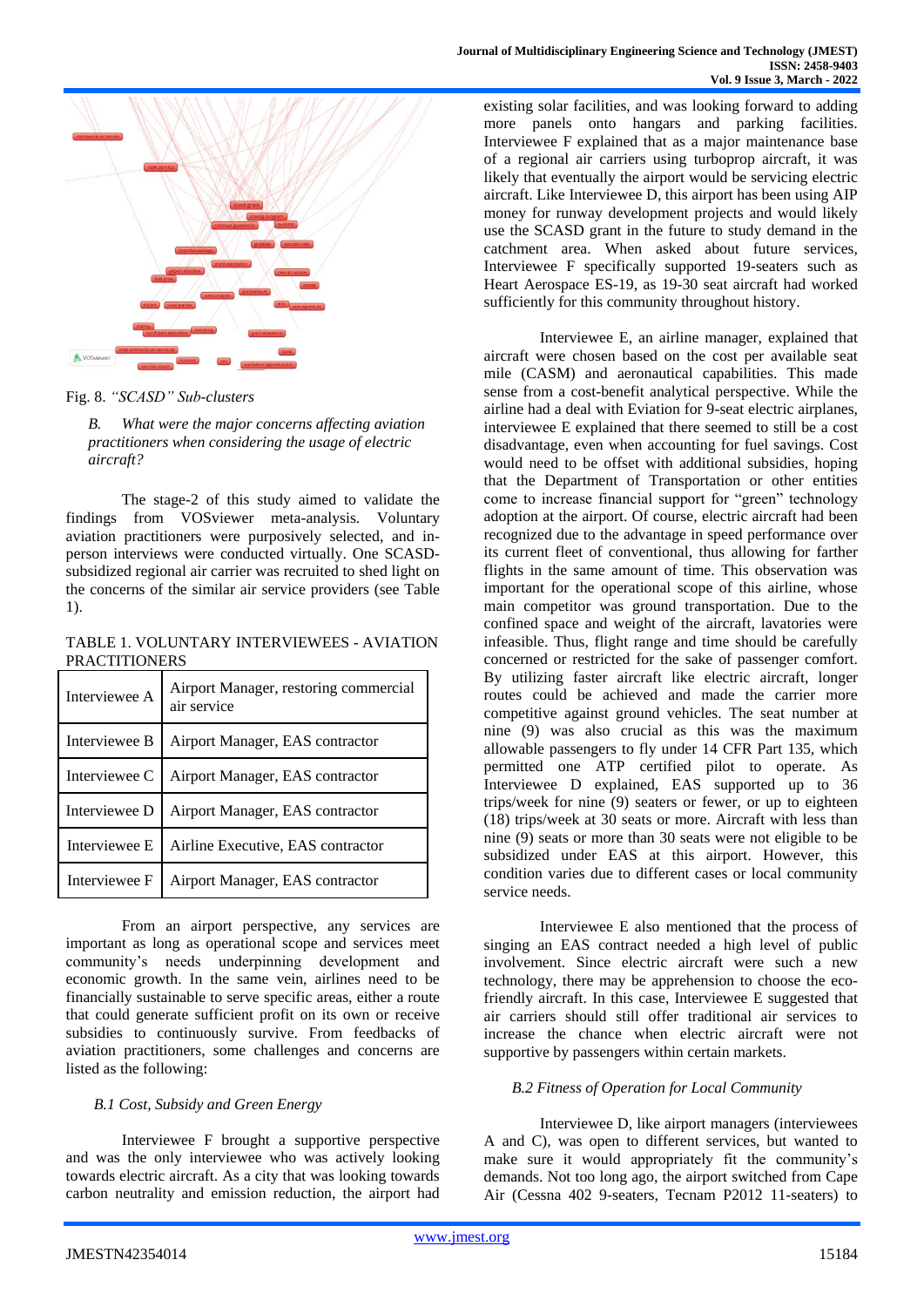SkyWest (CRJ200 50 seaters) under EAS, which was a significant shift. While the public input strongly indicated supports for the change to CRJs due to perception of lower risk, after it was implemented, issues became noticeable. Firstly, the larger jets offered less frequency or flexibility. Secondly, larger jets caused significant onsite flight delays due to problems (weather, schedule, manpower, mechanical issues) happened at the large hub airport. Often, the night "flight in" would become so delayed as the crews might not be rested adequately to operate the next "flight out" in the morning. Ultimately, when time came for the next contract, the public decided to forgo lucrative jet service in favor of returning to 9 or 11-seaters. With this in mind, Interviewee D noted that if an airline could provide reliable services with electric aircraft that fits the community's needs, it would be supportive and successful. In addition, effectively accommodating electric aircraft would require significant political support from the local citizens and could take a long time to initiate and come to fruition.

Conversely, Interviewee B's airport had SkyWest CRJ service under EAS contract which was just renewed for another three years. For this community, the larger jet service had been a better fit. Interviewee B indicated that it was because that local people tended to feel safer in jets over turboprops. Thus, Interviewee B would be hesitant to invite electric turbo-prop aircraft that offered far fewer seats than a regional jet, which could potentially jeopardize the airport's enplanements and airline revenue. However, Interviewee B did see the potential market of electric aircraft for other smaller communities.

#### *B.3 Facility Renovation, Return on Investment and EAS*

Interviewee A, who has been seeking to regain scheduled air services, was hoping for airlines to schedule flights to serve the adjunct communities. While Interviewee A was confident that sufficient demand did exist in the area for successful sustainability, airlines were reportedly hesitant to start service due to the lack of adequate terminal facilities per FAA FAR Part 139. This put the airport in a challenging situation because even if it was ready to invest in terminal faculties and install security measures, there was no guaranteed airline services.

Interviewee C, which had EAS service in place, was considering business expansion due to the subsidized enplanements stagnating at around 10,000 per year. While the demand was significant, this airport opted to expand service with a non-EAS airline in the early 2000s. After a \$200K investment to renovate its infrastructure, including a baggage claim area and added holding space in the terminal, however, incumbent airlines cancelled flight frequency at the airport due to the unforeseen recession of 2008. As smaller airports have been extremely sensitive to expenditures while hoping to expand service, flight reduction caused substantial financial burden at this airport. They were hesitant to spend large amounts of money on upgrades if there were no guaranty to attract airlines. As a result, when considering housing electric aircraft, none of the above two interviewees were intending to revamp infrastructure to support electric aircraft.

#### *C. Discussion*

The result of VOSviewer analysis showed interconnect among clusters. The finding also set a baseline for interview questions conducted with the six voluntary aviation practitioners. While battery technologies or certificate process of the electric aircraft were top priorities to manufacturers and the government, concerns on the practitioners' side were different. But each interviewee provided feedbacks that closely involved with technologies from the user's standpoint such as safety, frequency, cost, and range of flight. Airports and air carriers primarily focused on the demand of the communities embracing revenue-driven operations. Cost-benefit analysis has been critical while local public voice would be imperatively important. It has been another highlight that both EAS and SCACD grants could benefit small community who needed air services. Airport managers were intrinsically familiar with the needs of their community and understood how air service should operate. While some practitioners were looking for new, traditional services from air carriers without substantial investment to facilities, others preferred "round robin" style flight between cities in the state. An example was a flight operated from Phoenix Mesa with stops in Bloomington-Normal, and back to Phoenix-Mesa. While some practitioners were not interested in anything less than 50 seat services, others suggested virous options of air services.

Areas with more developed carbon neutrality programs or higher percentages of renewable resources would impact initial cost of program initiatives. While all interviewees mentioned about operational cost and governmental subsidy, Essential Air Service (EAS) program would be crucial to keep the remote air services alive. Due to the need for continuous technology upgrades and corresponding airfare, this could make EAS contractors using electric aircraft less competitive than EAS airlines using traditional fuel powered aircraft if a reasonable airfare, flight frequency, range and time, and safety could not be secure.

# V. CONCLUSION

This study was performed to analyze how electric aircraft could fit the commercial air service system. A case study was created to collect research themes and clusters from existing body of knowledge followed by collecting practitioner's feedback and perception of incorporating electric aircraft under EAS or SCASD grant programs. Based upon first-step analysis and themes generated by VOSviewer, questions directed towards voluntary practitioners were developed.

Aviation practitioners focused on operational cost, market share and the local demands. While EAS subsidizes air carriers, airports would need a guaranteed service before investing in facility innovation to host electric aircraft. Facility investment is unrealistic by the time of this study due to market uncertainty as they indicated little to no benefits of investing in facilities to house electric aircraft soon.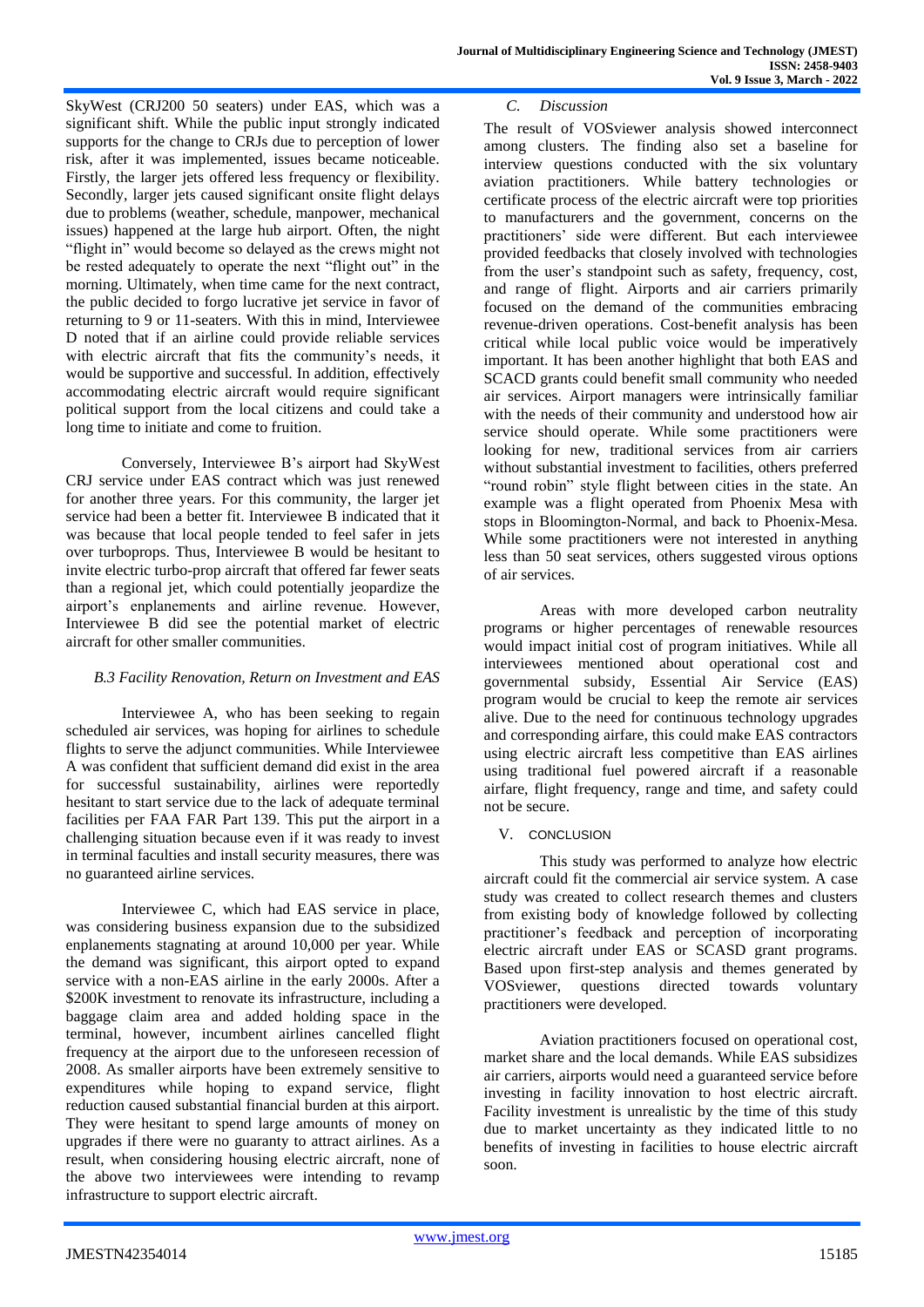While the current EAS grant covers various aircraft from Pilatus PC-12 (8 seaters), Cessna 208 Caravan (9 seaters) to Bombardier CRJ 200 (50 seats), there is certainly a market niche for electric aircraft. Interviewees mentioned that it would take significant push from the public and industry. They also believed that electric aircraft could be a part of the national airspace system (NAS), yet types of electric aircraft must be specified for different communities.

For cost-effective purpose, according to practitioners' perspectives, in order for electric aircraft to serve on a small but in-demand communities, aircraft must be reliable, safe, suitable for the specific operations and passengers. Besides, electric aircraft are expected to show equivalent cost per available seat mile (CASM) vis-à-vis that of traditionally powered aircraft including significant advantages in aeronautical capabilities such as flight time and range. With this in mind, if an airline is expected to use electric aircraft, EAS shall be awarded to offset the overall operational cost. An example of sustainable operation was one interviewee's operation of four (4) Britten-Norman Islander aircraft compared to 70 Cessna 402 and 24 Tecnam operations as Britten-Norman Islanders proved to have a significant advantage operating out of airports in the Caribbean. This air operator showed willingness to adopt electric aircraft provided all necessary conditions are met.

Yet it is also important to note that some aircraft do not fall under the umbrella of Essential Air Service and EAS is on a case-by-case situation. The rule of thumb is that air carriers under EAS providing services to remote communities would operate 50-seaters or smaller electric aircraft to maintain flight frequency, be cost-effective and reliable, and mitigate impact due to unforeseen delays at hub airports. This operational specification requires scientists and engineers to accomplish and continuously devote to improving electric aircraft.

*A. Future Study*

 From the researchers' standpoint, even though the VOSviewer natural language processing software was able to guide through the massive amount of literature related to the technical research and development of electric aircraft such as battery and policy, it is important to note that many researchers or scientists were unfamiliar with operational nature of air carriers thus the best fit of their product market could be general aviation. A follow-up study should focus on the users of non-commercial general aviation industry including flight training institutes.

#### Appendix - *Open-ended Questions*

- 1. What is the history of commercial service at your airport/airline, and how has it been operated?
- 2. Per question 1, have the operation (pass or current) been subsidized? If so, what subsidy program(s) was/were used?
- 3. What is the 5-year plan to attract or expand Part 135 or Part 121commercial air services at your company?
- 4. Can provide your familiarity with electric aircraft?
- 5. What would be the pros and cons of accommodating/operating electric aircraft at your airport/airline?
- 6. Knowing Electric Aircraft are under development, what your airport/airline would expect to handle the change of operation?

#### **REFERENCES**

[1] Airbus. "*E-Fan X: a giant leap towards zero*emission flight". Retrieve December 13<sup>th</sup>, 2021 from https://www.airbus.com/en/innovation/zeroemission/electric-flight/e-fan-x

[2] Federal Aviation Administration [FAA]. "FAA Awards \$100M to Develop Next Generation of Sustainable Aircraft Technology". Retrieved September 17, 2021, from https://www.faa.gov/newsroom/faa-awards-100m-developnext-generation-sustainable-aircraft-technology, 2021.

[3] Prapotnik Brdnik, A., Kamnik, R., Marksel, M., & Božičnik, S. "Market and Technological Perspectives for the New Generation of Regional Passenger Aircraft". *Energies (Basel)*, vol. *12*(10), pp. 1864–, 2019.

[4] Salucci, F., Trainelli, L., Faranda, R., & Longo, M. "An optimization Model for Airport Infrastructures in Support to Electric Aircraft". *2019 IEEE Milan PowerTech*, pp. 1–5. 2019.

[5] Department of Transportation [DoT]. *Essential Air Service*. Retrieved September 17, 2021, from [https://www.transportation.gov/policy/aviation-](https://www.transportation.gov/policy/aviation-policy/small-community-rural-air-service/essential-air-service)

[policy/small-community-rural-air-service/essential-air](https://www.transportation.gov/policy/aviation-policy/small-community-rural-air-service/essential-air-service)[service](https://www.transportation.gov/policy/aviation-policy/small-community-rural-air-service/essential-air-service)

[6] Goff, B. L. "Estimating Determinants of Passenger Air Service to Small Markets". *Urban Studies (Edinburgh, Scotland), vol. 42*(3), pp. 557–565, 2005. https://doi.org/10.1080/00420980500035782

[7] Matisziw, T. C., Lee, C.-L., & Grubesic, T. H. "*An analysis of essential air service structure and performance*". Journal of Air Transport Management, vol  $.18(1),$   $5-11,$   $2012,$ [https://doi.org/10.1016/j.jairtraman.2011.05.002,](https://doi.org/10.1016/j.jairtraman.2011.05.002)

[8] Kanafani, A., & Abbas, M. S. "Local Air Service and Economic Impact of Small Airports". *Journal of Transportation Engineering*, vol. *113*(1), pp. 42–55., 1987. https://doi.org/10.1061/(ASCE)0733-947X(1987)113:1(42)

[9] Blonigen, B. A., & Cristea, A. D. "Air service and urban growth: Evidence from a quasi-natural policy experiment". *Journal of Urban Economics*, vol. 86, pp. 128–146, 2015, https://doi.org/10.1016/j.jue.2015.02.001

[10] Wittman, M. D. "Public funding of airport incentives in the United States: The efficacy of the Small Community Air Service Development Grant program". *Transport Policy*, vol. 35, pp. 220–228, 2014, https://doi.org/10.1016/j.tranpol.2014.06.001

[11] Federal Register. "*Special Conditions: magniX USA, Inc., magni250 and magni500 Model Engines"*, vol. 85(224), pp. 73644 – 73655, November 19, 2020, from https://www.govinfo.gov/content/pkg/FR-2020-11- 19/pdf/2020-23434.pdf

[12] Federal Register. "*Special Conditions: magniX USA, Inc., magni350 and magni650 Model Engines; Electric Engine Airworthiness Standards",* vol. 86(184), pp. 2021, 53508-58533.